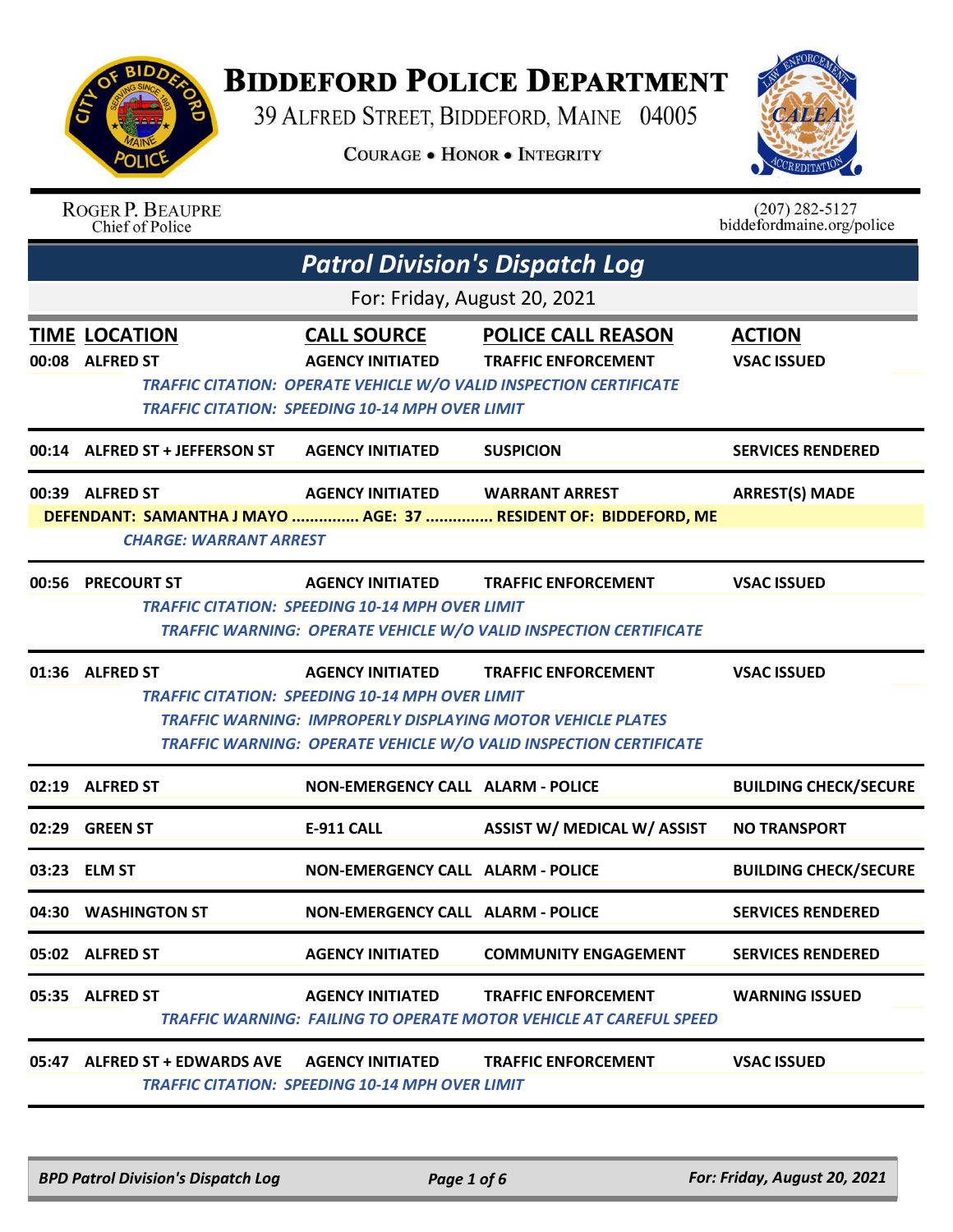|       | <b>TIME LOCATION</b><br>06:36 ELM ST | <b>CALL SOURCE</b><br><b>AGENCY INITIATED</b>                                                                | <b>POLICE CALL REASON</b><br><b>TRAFFIC ENFORCEMENT</b>                                                                                                                                                 | <b>ACTION</b><br><b>VSAC ISSUED</b> |
|-------|--------------------------------------|--------------------------------------------------------------------------------------------------------------|---------------------------------------------------------------------------------------------------------------------------------------------------------------------------------------------------------|-------------------------------------|
|       |                                      | <b>TRAFFIC WARNING: OPERATING A DEFECTIVE MOTOR VEHICLE</b>                                                  | <b>TRAFFIC CITATION: OPERATE VEHICLE W/O VALID INSPECTION CERTIFICATE</b>                                                                                                                               |                                     |
|       | 06:49 ELM ST                         |                                                                                                              | AGENCY INITIATED TRAFFIC ENFORCEMENT<br>TRAFFIC CITATION: PASS 18 OR OLDER; OPER NOT PROPERLY SECURED IN SEAT BELT 1ST OFFENSE<br><b>TRAFFIC WARNING: OPERATING VEHICLE WITH INADEQUATE REAR LIGHTS</b> | <b>VSAC ISSUED</b>                  |
|       | 07:02 ELM ST                         | <b>AGENCY INITIATED</b>                                                                                      | <b>TRAFFIC ENFORCEMENT</b><br>TRAFFIC CITATION: OPERATE VEHICLE W/O VALID INSPECTION CERTIFICATE                                                                                                        | <b>VSAC ISSUED</b>                  |
|       | 07:14 ELM ST                         | <b>CHARGE: OPERATE WHILE LICENSE SUSPENDED OR REVOKED, PRIOR</b><br><b>TRAFFIC WARNING: INADEQUATE TIRES</b> | AGENCY INITIATED OPER AFTER SUSPENSION<br>DEFENDANT: DILLON ALEXANDER MUNROE  AGE: 33  RESIDENT OF: NORTH BERWICK, ME<br>TRAFFIC CITATION: OPERATE VEHICLE W/O VALID INSPECTION CERTIFICATE             | <b>SUMMONS ISSUED</b>               |
|       | 07:22 OAK ST                         | <b>E-911 CALL</b>                                                                                            | <b>DOMESTIC COMPLAINTS</b>                                                                                                                                                                              | <b>REPORT TAKEN</b>                 |
|       | 07:52 POOL ST + OAK ST               | <b>TRAFFIC WARNING: SPEEDING 10-14 MPH OVER LIMIT</b>                                                        | AGENCY INITIATED TRAFFIC ENFORCEMENT                                                                                                                                                                    | <b>WARNING ISSUED</b>               |
|       | 08:03 HILL ST                        | NON-EMERGENCY CALL ALARM - POLICE                                                                            |                                                                                                                                                                                                         | <b>FALSE ALARM</b>                  |
|       | 08:13 POOL ST                        |                                                                                                              | AGENCY INITIATED OPER AFTER SUSPENSION SUMMONS ISSUED                                                                                                                                                   |                                     |
|       |                                      | <b>CHARGE: OPERATE WHILE LICENSE SUSPENDED OR REVOKED, PRIOR</b>                                             | DEFENDANT: JOHN JEREMIAH MCCOLLETT  AGE: 29  RESIDENT OF: AUGUSTA, ME<br>TRAFFIC CITATION: OPERATE VEHICLE W/O VALID INSPECTION CERTIFICATE                                                             |                                     |
|       | 08:48 POOL ST + CLIFFORD ST          | <b>AGENCY INITIATED</b>                                                                                      | <b>TRAFFIC ENFORCEMENT</b>                                                                                                                                                                              | <b>SERVICES RENDERED</b>            |
|       | 09:05 SULLIVAN ST                    | <b>AGENCY INITIATED</b>                                                                                      | <b>COMMUNITY ENGAGEMENT</b>                                                                                                                                                                             | <b>SERVICES RENDERED</b>            |
|       | 09:22 POOL ST + KYLE LN              | <b>AGENCY INITIATED</b>                                                                                      | <b>TRAFFIC ENFORCEMENT</b><br>TRAFFIC WARNING: OPERATE VEHICLE W/O VALID INSPECTION CERTIFICATE                                                                                                         | <b>WARNING ISSUED</b>               |
|       | 09:25 GUINEA RD                      | <b>NON-EMERGENCY CALL TRAFFIC COMPLAINT</b>                                                                  |                                                                                                                                                                                                         | <b>NEGATIVE CONTACT</b>             |
|       | 09:44 MAIN ST                        |                                                                                                              | NON-EMERGENCY CALL ARTICLES LOST/FOUND                                                                                                                                                                  | <b>SERVICES RENDERED</b>            |
| 09:46 | SIMARD AVE + POOL ST                 | <b>AGENCY INITIATED</b>                                                                                      | <b>TRAFFIC ENFORCEMENT</b><br><b>TRAFFIC CITATION: OPERATE VEHICLE W/O VALID INSPECTION CERTIFICATE</b>                                                                                                 | <b>VSAC ISSUED</b>                  |
| 09:59 | <b>MAIN ST</b>                       | <b>AGENCY INITIATED</b>                                                                                      | <b>TRAFFIC ENFORCEMENT</b><br>TRAFFIC CITATION: PASS 18 OR OLDER; OPER NOT PROPERLY SECURED IN SEAT BELT 2ND OFFENSE                                                                                    | <b>VSAC ISSUED</b>                  |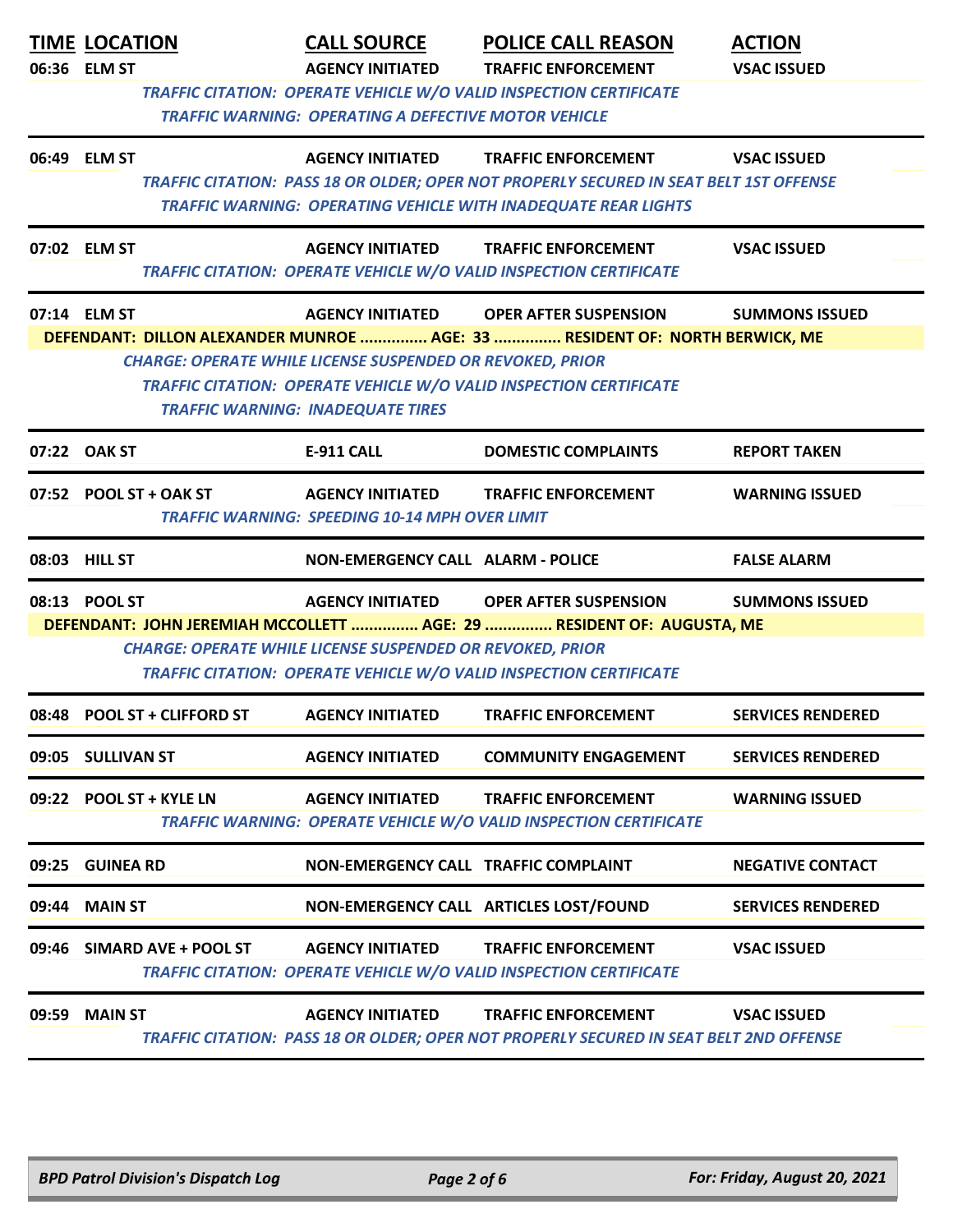| <b>TIME LOCATION</b>         | <b>CALL SOURCE</b>                                          | <b>POLICE CALL REASON</b>                                                                              | <b>ACTION</b>             |
|------------------------------|-------------------------------------------------------------|--------------------------------------------------------------------------------------------------------|---------------------------|
| 10:20 HILL ST                | <b>AGENCY INITIATED</b>                                     | <b>TRAFFIC ENFORCEMENT</b><br><b>TRAFFIC WARNING: OPERATE VEHICLE W/O VALID INSPECTION CERTIFICATE</b> | <b>WARNING ISSUED</b>     |
|                              | <b>TRAFFIC WARNING: OPERATING A DEFECTIVE MOTOR VEHICLE</b> |                                                                                                        |                           |
| 10:25 HILLSIDE AVE           | <b>AGENCY INITIATED</b>                                     | <b>TRAFFIC ENFORCEMENT</b>                                                                             | <b>VSAC ISSUED</b>        |
|                              |                                                             | TRAFFIC CITATION: OPERATE VEHICLE W/O VALID INSPECTION CERTIFICATE                                     |                           |
| 10:26 WEST ST                | <b>WALK-IN AT STATION</b>                                   | <b>PAPERWORK</b>                                                                                       | <b>SERVICES RENDERED</b>  |
| 10:42 WEST ST + GRAHAM ST    | <b>AGENCY INITIATED</b>                                     | <b>TRAFFIC ENFORCEMENT</b>                                                                             | <b>WARNING ISSUED</b>     |
|                              | <b>TRAFFIC WARNING: OPERATING A DEFECTIVE MOTOR VEHICLE</b> | <b>TRAFFIC WARNING: ISSUING SUB-STANDARD INSPECTION CERTIFICATE</b>                                    |                           |
|                              |                                                             |                                                                                                        |                           |
| 11:01 ALFRED ST              | <b>WALK-IN AT STATION</b>                                   | <b>ARTICLES LOST/FOUND</b>                                                                             | <b>REPORT TAKEN</b>       |
| 11:05 MARINER WAY            | NON-EMERGENCY CALL DISTURBANCE / NOISE                      |                                                                                                        | <b>GONE ON ARRIVAL</b>    |
| 11:10 ALFRED ST              | <b>NON-EMERGENCY CALL SUSPICION</b>                         |                                                                                                        | <b>SERVICES RENDERED</b>  |
| 11:13 ELM ST                 | <b>RADIO</b>                                                | <b>FUNERAL DETAIL</b>                                                                                  | <b>SERVICES RENDERED</b>  |
| 11:17 PROSPECT ST + BIRCH ST | <b>NON-EMERGENCY CALL ASSIST CITIZEN</b>                    |                                                                                                        | <b>PAPERWORK SERVED</b>   |
| <b>11:23 MAIN ST</b>         | <b>AGENCY INITIATED</b>                                     | <b>COMMUNITY ENGAGEMENT</b>                                                                            | <b>NO VIOLATION</b>       |
| 12:18 SULLIVAN ST            | <b>NON-EMERGENCY CALL SUSPICION</b>                         |                                                                                                        | <b>NO ACTION REQUIRED</b> |
| 12:31 CLEAVES ST             | <b>NON-EMERGENCY CALL PARKING COMPLAINT</b>                 |                                                                                                        | <b>SERVICES RENDERED</b>  |
| 12:36 WEST ST                | <b>RADIO</b>                                                | <b>VEHICLE CRASH - POLICE ONLY</b>                                                                     | <b>STATE FORM TAKEN</b>   |
| 12:36 TRAVERS ST             | <b>OTHER</b>                                                | <b>PAPERWORK</b>                                                                                       | <b>SERVICES RENDERED</b>  |
| 12:39 TRAVERS ST             | <b>OTHER</b>                                                | <b>PAPERWORK</b>                                                                                       | <b>SERVICES RENDERED</b>  |
| 13:04 ELM ST                 | <b>E-911 CALL</b>                                           | <b>THEFT</b>                                                                                           | <b>REPORT TAKEN</b>       |
| 13:14 FORTUNES ROCKS RD      | <b>AGENCY INITIATED</b>                                     | <b>COMMUNITY ENGAGEMENT</b>                                                                            | <b>NO VIOLATION</b>       |
| 13:20 SUMMER ST              | <b>AGENCY INITIATED</b>                                     | <b>OUT FOR FOLLOW UP</b>                                                                               | <b>SERVICES RENDERED</b>  |
| 13:21 GRAHAM ST              | <b>E-911 CALL</b>                                           | <b>MESSAGE DELIVERY</b>                                                                                | <b>SERVICES RENDERED</b>  |
| 13:27 ALFRED ST              | <b>NON-EMERGENCY CALL LOW HANGING WIRE</b>                  |                                                                                                        | <b>SERVICES RENDERED</b>  |
| 13:28 BEACH HOUSE LN         | <b>AGENCY INITIATED</b>                                     | <b>COMMUNITY ENGAGEMENT</b>                                                                            | <b>NO VIOLATION</b>       |
| 13:50 LAMOTHE AVE            | NON-EMERGENCY CALL FRAUD / SCAM                             |                                                                                                        | <b>REPORT TAKEN</b>       |
| 14:03 TRAVERS ST             | <b>AGENCY INITIATED</b>                                     | <b>PAPERWORK</b>                                                                                       | <b>PAPERWORK SERVED</b>   |

*BPD Patrol Division's Dispatch Log Page 3 of 6 For: Friday, August 20, 2021*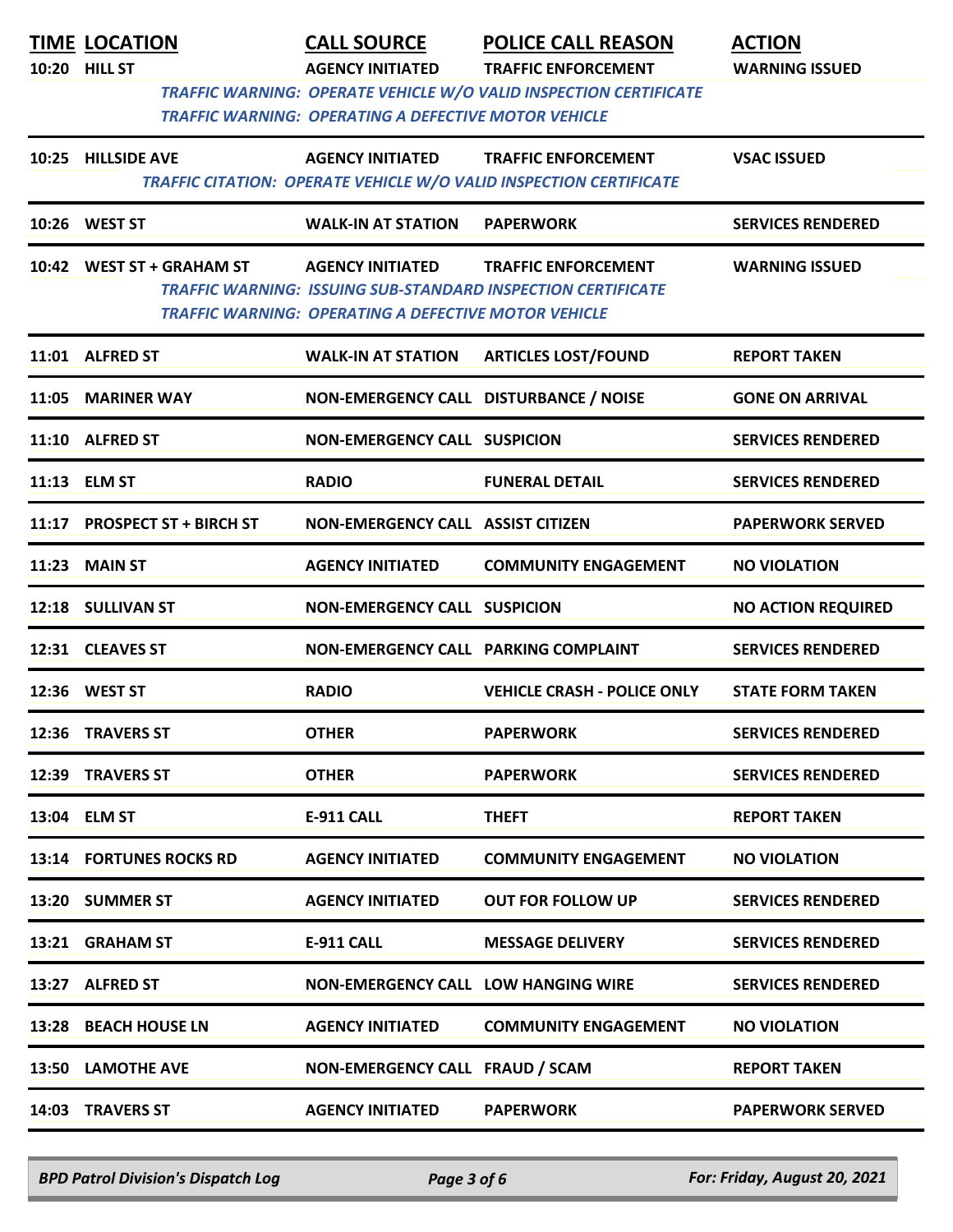| <b>TIME LOCATION</b><br>14:29 ADAMS ST                                                                                            | <b>CALL SOURCE</b>                                                             | <b>POLICE CALL REASON</b><br><b>NON-EMERGENCY CALL VIOL OF BAIL CONDITIONS</b>                         | <b>ACTION</b><br><b>UNFOUNDED</b> |
|-----------------------------------------------------------------------------------------------------------------------------------|--------------------------------------------------------------------------------|--------------------------------------------------------------------------------------------------------|-----------------------------------|
| 15:02 PIKE ST                                                                                                                     | <b>NON-EMERGENCY CALL BURGLARY</b>                                             |                                                                                                        | <b>REPORT TAKEN</b>               |
| 15:02 ELM ST                                                                                                                      | <b>AGENCY INITIATED</b>                                                        | <b>OUT FOR FOLLOW UP</b>                                                                               | <b>SERVICES RENDERED</b>          |
| 15:04 BOULDER WAY                                                                                                                 | <b>OTHER</b>                                                                   | <b>OUT FOR FOLLOW UP</b>                                                                               | <b>SERVICES RENDERED</b>          |
| 15:08 ALFRED ST + MAINE TPKE                                                                                                      | <b>E-911 CALL</b>                                                              | <b>VEHICLE CRASH - POLICE ONLY</b>                                                                     | <b>STATE FORM TAKEN</b>           |
| 15:11 MAIN ST                                                                                                                     | <b>AGENCY INITIATED</b>                                                        | <b>COMMUNITY ENGAGEMENT</b>                                                                            | <b>NO VIOLATION</b>               |
| 15:17 MARINER WAY                                                                                                                 | <b>OTHER</b>                                                                   | <b>OUT FOR FOLLOW UP</b>                                                                               | <b>SERVICES RENDERED</b>          |
| 15:30 BIRCH ST                                                                                                                    | <b>AGENCY INITIATED</b>                                                        | <b>OUT FOR FOLLOW UP</b>                                                                               | <b>SERVICES RENDERED</b>          |
| 15:30 ALFRED ST + MAY ST                                                                                                          | <b>AGENCY INITIATED</b><br><b>TRAFFIC WARNING: FAILURE TO REGISTER VEHICLE</b> | <b>TRAFFIC ENFORCEMENT</b>                                                                             | <b>WARNING ISSUED</b>             |
| 15:59 MARINER WAY                                                                                                                 | NON-EMERGENCY CALL TRESPASSING                                                 |                                                                                                        | <b>PAPERWORK SERVED</b>           |
| 16:00 SHOPS WAY                                                                                                                   | <b>E-911 CALL</b>                                                              | 911 MISUSE                                                                                             | <b>SERVICES RENDERED</b>          |
| 16:07 ALFRED ST + MAY ST AGENCY INITIATED                                                                                         | TRAFFIC WARNING: SPEEDING 10-14 MPH OVER LIMIT                                 | <b>TRAFFIC ENFORCEMENT</b><br><b>TRAFFIC WARNING: FAILING TO PRODUCE EVIDENCE OF VEHICLE INSURANCE</b> | <b>WARNING ISSUED</b>             |
|                                                                                                                                   |                                                                                |                                                                                                        |                                   |
| 16:20 MAIN ST + ELM ST NON-EMERGENCY CALL VIOL OF BAIL CONDITIONS SUMMONS ISSUED<br><b>CHARGE: VIOLATING CONDITION OF RELEASE</b> |                                                                                | DEFENDANT: RICHARD SAMUEL ROGERS  AGE: 52  RESIDENT OF: BIDDEFORD, ME                                  |                                   |
| <b>16:21 GRANITE POINT RD</b>                                                                                                     | <b>E-911 CALL</b>                                                              | 911 MISUSE                                                                                             | <b>SERVICES RENDERED</b>          |
| <b>16:24 WASHINGTON ST</b>                                                                                                        | NON-EMERGENCY CALL DISTURBANCE / NOISE                                         |                                                                                                        | <b>GONE ON ARRIVAL</b>            |
| 16:36 OAKWOOD LN                                                                                                                  | <b>E-911 CALL</b>                                                              | <b>MENTAL ILLNESS CASES</b>                                                                            | <b>SERVICES RENDERED</b>          |
| 16:38 BACON ST                                                                                                                    | <b>WALK-IN AT STATION</b>                                                      | <b>ALL OTHER</b>                                                                                       | <b>SERVICES RENDERED</b>          |
| 16:42 ALFRED ST                                                                                                                   | <b>WALK-IN AT STATION</b>                                                      | <b>PAPERWORK</b>                                                                                       | <b>SERVICES RENDERED</b>          |
| 16:46 HILL ST                                                                                                                     |                                                                                | NON-EMERGENCY CALL VIOL PROTECTION FROM ABUSE                                                          | <b>REPORT TAKEN</b>               |
| 16:46 HILL ST                                                                                                                     | <b>NON-EMERGENCY CALL HARASSMENT</b>                                           |                                                                                                        | <b>REPORT TAKEN</b>               |
| <b>16:48 MAIN ST</b><br>DEFENDANT: BLAKE T FILLMORE  AGE: 24  RESIDENT OF: GORHAM, ME<br><b>CHARGE: CRIMINAL MISCHIEF</b>         |                                                                                | NON-EMERGENCY CALL DOMESTIC COMPLAINTS                                                                 | <b>ARREST(S) MADE</b>             |
| 17:05 ALFRED ST                                                                                                                   | <b>NON-EMERGENCY CALL SUSPICION</b>                                            |                                                                                                        | <b>SERVICES RENDERED</b>          |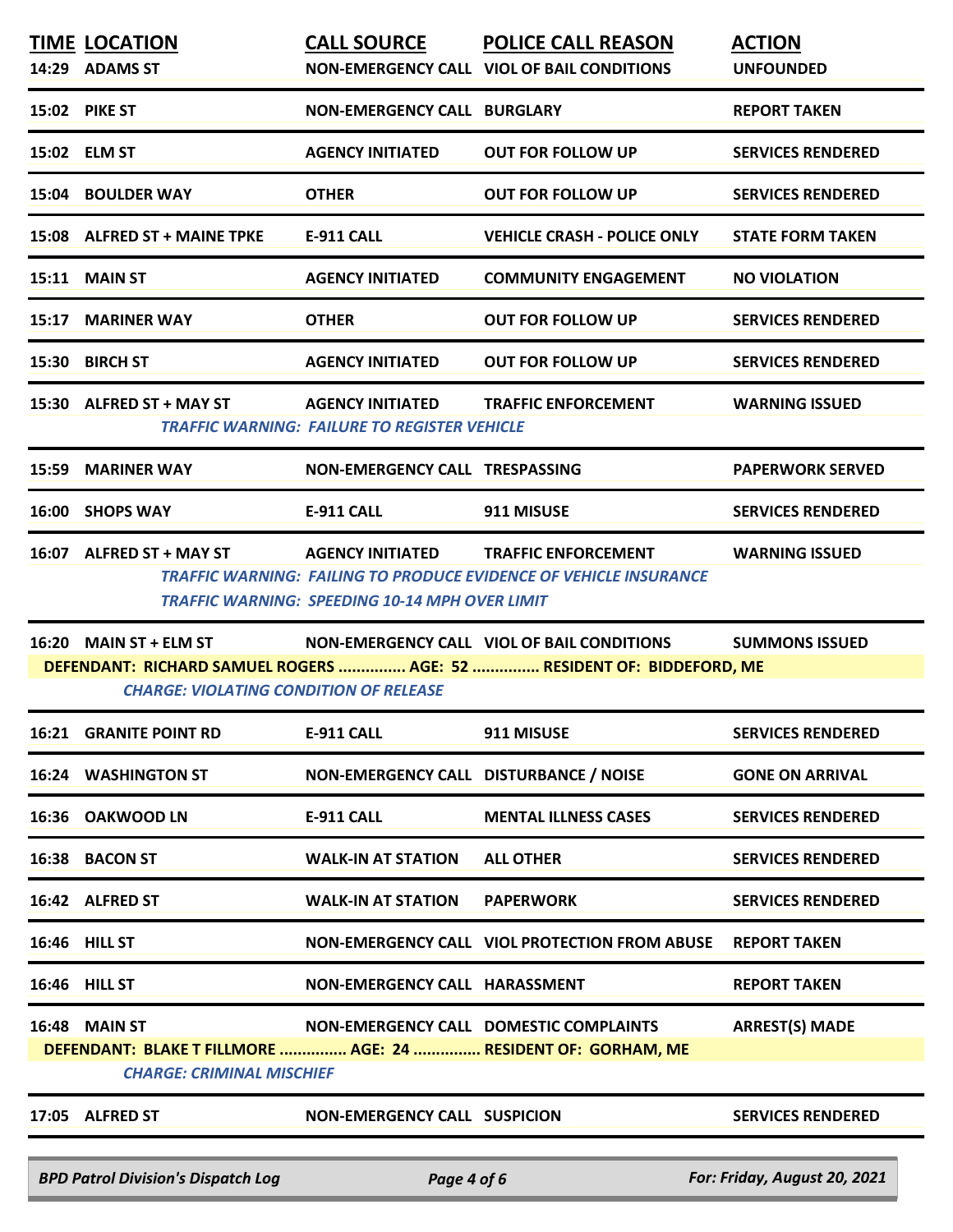|       | <b>TIME LOCATION</b><br>17:19 WASHINGTON ST | <b>CALL SOURCE</b>                          | <b>POLICE CALL REASON</b><br>NON-EMERGENCY CALL MENTAL ILLNESS CASES | <b>ACTION</b><br><b>SERVICES RENDERED</b> |
|-------|---------------------------------------------|---------------------------------------------|----------------------------------------------------------------------|-------------------------------------------|
|       | 17:38 CENTER ST                             | NON-EMERGENCY CALL OUT FOR FOLLOW UP        |                                                                      | <b>SERVICES RENDERED</b>                  |
|       | 17:42 ELM ST                                | <b>NON-EMERGENCY CALL JUVENILE OFFENSES</b> |                                                                      | <b>SERVICES RENDERED</b>                  |
|       | 18:10 ALFRED ST                             | <b>NON-EMERGENCY CALL ALARM - POLICE</b>    |                                                                      | <b>BUILDING CHECK/SECURE</b>              |
| 18:17 | <b>WASHINGTON ST + MAIN ST</b>              |                                             | NON-EMERGENCY CALL VEHICLE CRASH - HIT AND RUN                       | <b>STATE FORM TAKEN</b>                   |
|       | 18:18 PROSPECT ST                           | <b>WALK-IN AT STATION</b>                   | <b>FRAUD / SCAM</b>                                                  | <b>REPORT TAKEN</b>                       |
|       | 18:37 MAIN ST                               | NON-EMERGENCY CALL HARASSMENT               |                                                                      | <b>SERVICES RENDERED</b>                  |
|       | <b>18:44 MAIN ST</b>                        |                                             | <b>NON-EMERGENCY CALL MENTAL ILLNESS CASES</b>                       | <b>NO TRANSPORT</b>                       |
|       | 18:45 MT PLEASANT ST                        | <b>E-911 CALL</b>                           | 911 MISUSE                                                           | <b>SERVICES RENDERED</b>                  |
|       | 18:48 ALFRED ST                             | <b>NON-EMERGENCY CALL ALL OTHER</b>         |                                                                      | <b>NO ACTION REQUIRED</b>                 |
|       | 19:00 JOHN ST                               | <b>E-911 CALL</b>                           | 911 MISUSE                                                           | <b>SERVICES RENDERED</b>                  |
|       | 19:08 SPRUCE ST                             | <b>E-911 CALL</b>                           | <b>FIGHTS</b>                                                        | <b>REPORT TAKEN</b>                       |
|       | 19:12 ALFRED ST                             | <b>RADIO</b>                                | <b>CHECK WELFARE</b>                                                 | <b>SERVICES RENDERED</b>                  |
|       | 19:21 ALFRED ST                             | <b>NON-EMERGENCY CALL BOLO</b>              |                                                                      | <b>REFERRED OTHER AGENCY</b>              |
|       | 19:21 COMMERCIAL ST                         | NON-EMERGENCY CALL ALARM - POLICE           |                                                                      | <b>BUILDING CHECK/SECURE</b>              |
|       | <b>19:24 MAIN ST</b>                        |                                             | NON-EMERGENCY CALL LIQUOR LAW VIOLATION                              | <b>SERVICES RENDERED</b>                  |
|       | 19:43 ELM ST                                | <b>NON-EMERGENCY CALL BOLO</b>              |                                                                      | <b>REPORT TAKEN</b>                       |
|       | 20:10 SOUTH ST                              | <b>NON-EMERGENCY CALL PAPERWORK</b>         |                                                                      | <b>PAPERWORK SERVED</b>                   |
|       | 20:12 ELM ST                                |                                             | NON-EMERGENCY CALL VEHICLE CRASH - POLICE ONLY                       | <b>SERVICES RENDERED</b>                  |
|       | 20:26 UNION ST                              | <b>NON-EMERGENCY CALL THEFT</b>             |                                                                      | <b>REPORT TAKEN</b>                       |
|       | 20:38 BEACON AVE                            | <b>E-911 CALL</b>                           | <b>DISTURBANCE / NOISE</b>                                           | <b>SERVICES RENDERED</b>                  |
|       | 20:41 WILLETT ST                            | <b>E-911 CALL</b>                           | ATTEMPTED/THREATENED SUICID TRANSPORT TO HOSPITAL                    |                                           |
|       | <b>20:46 MAIN ST</b>                        | <b>NON-EMERGENCY CALL JUVENILE OFFENSES</b> |                                                                      | <b>GONE ON ARRIVAL</b>                    |
|       | 21:08 ALFRED ST + SUMMIT ST                 | E-911 CALL                                  | <b>SUSPICION</b>                                                     | <b>NEGATIVE CONTACT</b>                   |
|       | 21:09 MAIN ST                               | <b>AGENCY INITIATED</b>                     | <b>SUSPICION</b>                                                     | <b>UNFOUNDED</b>                          |
|       | 21:39 JEFFERSON ST                          | <b>NON-EMERGENCY CALL SUSPICION</b>         |                                                                      | <b>NEGATIVE CONTACT</b>                   |
|       |                                             |                                             |                                                                      |                                           |

*BPD Patrol Division's Dispatch Log Page 5 of 6 For: Friday, August 20, 2021*